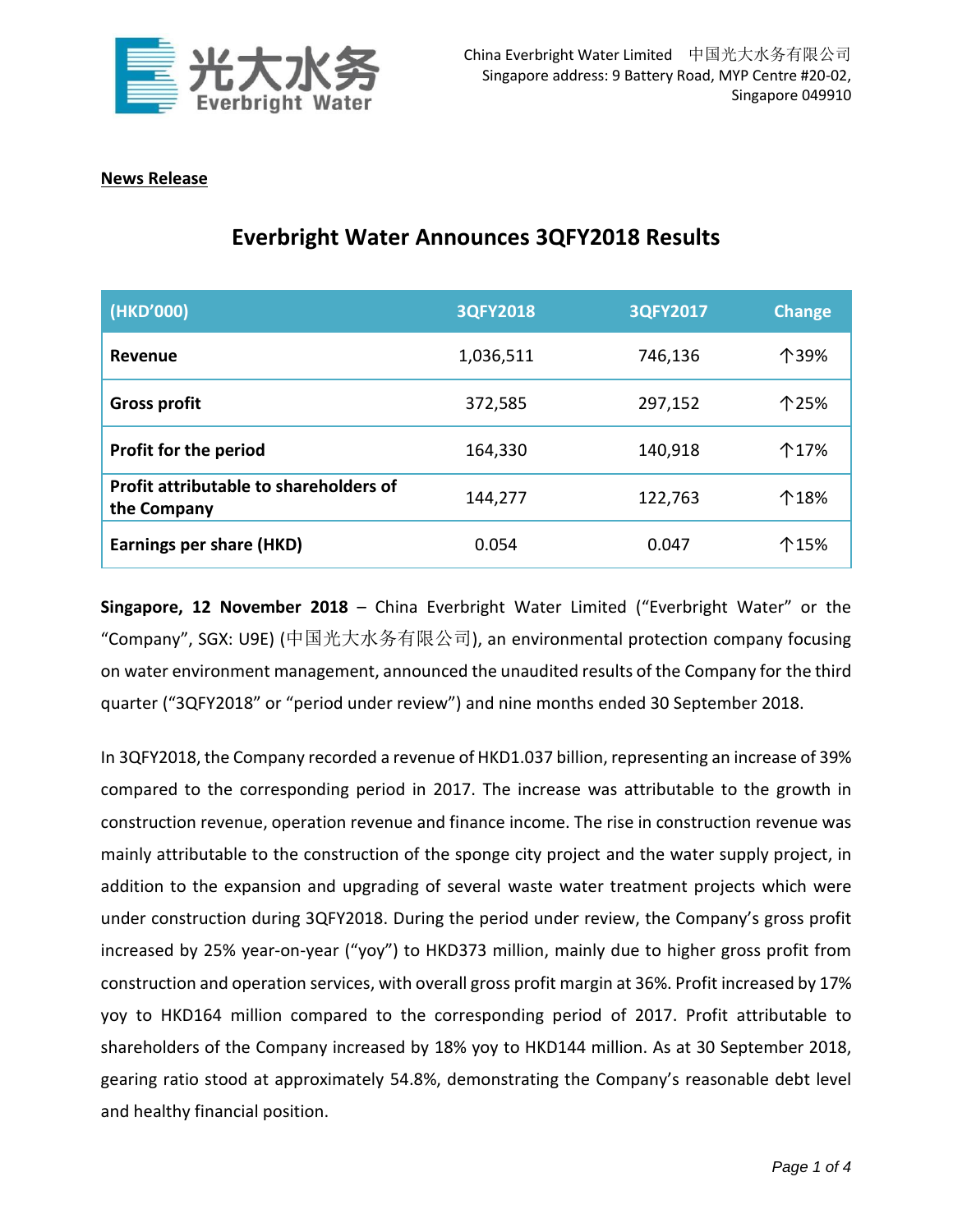

During the period under review, the Company secured five new projects, which command a total investment of approximately RMB1.18 billion and contribute an aggregate designed daily waste water treatment capacity of 226,000  $m^3$ . These projects not only reinforced the Company's strengths in the areas of municipal waste water treatment, industrial waste water treatment and sludge treatment and disposal, but also solidified the Company's market position in Shandong, Jiangsu and Liaoning provinces.

In terms of project construction, the Company had 11 projects under construction during the period under review, all progressing in an orderly manner. Among these projects, Ji'nan Waste Water Treatment Project (Plant 1) Phase IV Expansion, Ji'nan Waste Water Treatment Project (Plant 2) Phase III Expansion and Xinyi City Waste Water Treatment Project Phase III commenced construction during 3QFY2018. Additionally, the Company had three waste water treatment projects and one sludge treatment and disposal project which completed construction and commenced operations during the period under review, including: Ji'nan Huashan Waste Water Treatment Project, Dezhou Ling County Waste Water Treatment Project (Plant 2) Upgrading, Jiangyin Waste Water Treatment (Binjiang Plant and Shizhuang Plant) Upgrading Project and Ji'nan Sludge Treatment and Disposal Project. In terms of operations management, during the period under review, the Company effected tariff hikes for 7 waste water treatment plants, with the tariff hikes ranging from 10% to 54%.

During the period under review, Everbright Water successfully completed the issuance of the second tranche of RMB-denominated corporate bonds (the "Second Tranche Panda Bonds") with an aggregate principal amount of RMB800 million to qualified investors in the People's Republic of China. The Second Tranche Panda Bonds comprise two types of bonds, namely the green bonds and the plain vanilla bonds. Each with a principal amount of RMB400 million, the green bonds and the plain vanilla bonds bear an average coupon rate of 4.59%. The successful issuance of the bonds has further broadened the Company's financing channels and improved its current ratio.

**Mr. An Xuesong, Executive Director and CEO of Everbright Water**, said, "During the period under review, Everbright Water continued its healthy and steady development momentum across the first two quarters of the year in the areas of business expansion, engineering construction, technological research and development, operations management, among others. With the support and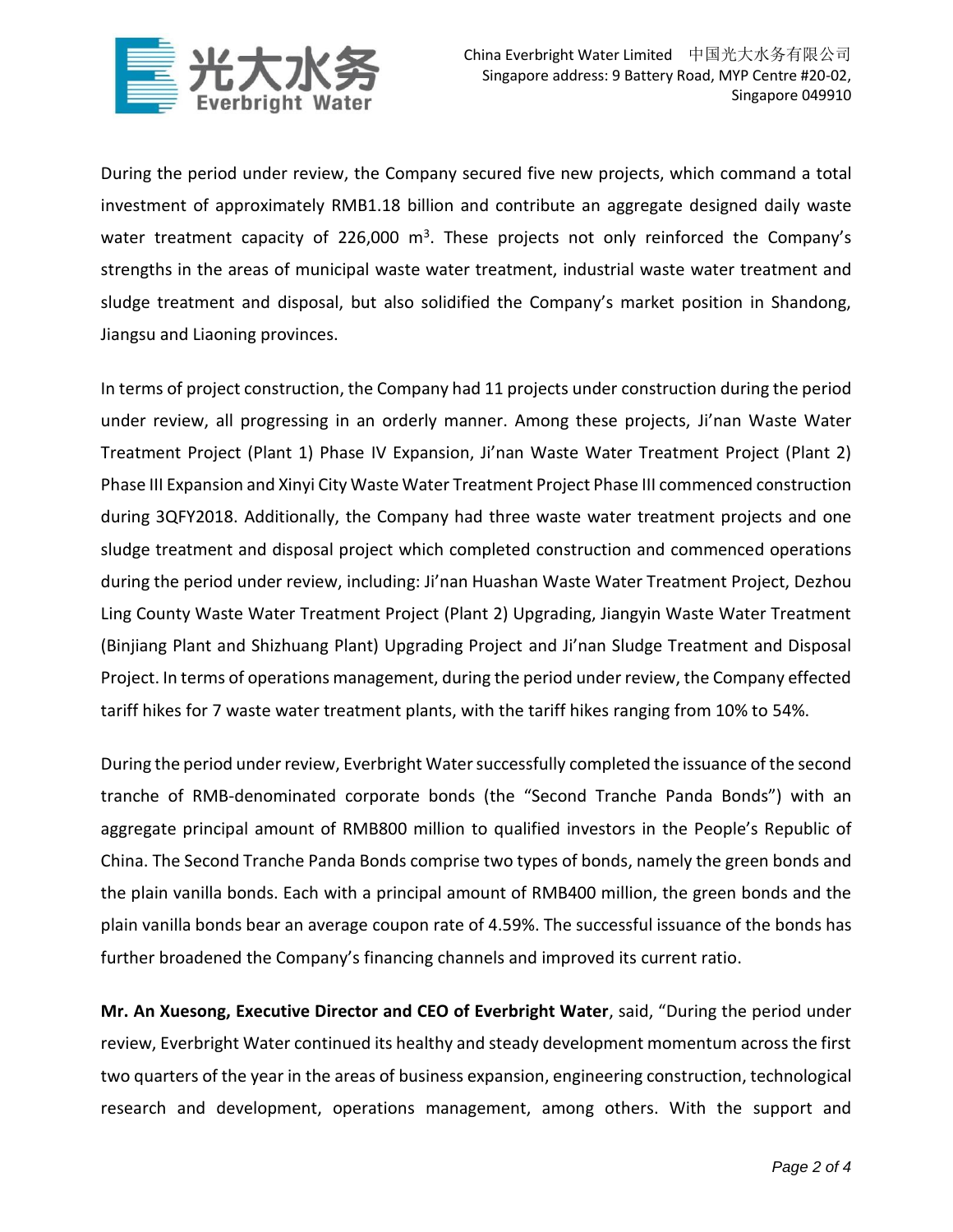

recognition by the local governments and residents, the Company constantly enhanced its capabilities and solidified its market position. For the next step, Everbright Water will continue with steady progress and make assessment by considering factors such as technology, operation, business and construction. The Company will leverage on its 'Intelligent Water' system and technological innovation capability to drive its business development."

## **Mr. Wang Tianyi, CEO of China Everbright International Limited and Chairman of Everbright Water**,

said, "The action plan to tackle the tough battle concerning pollution prevention and control, which was released earlier, emphasises on several water environment management areas, such as: treatment of urban black and odorous water bodies, protection and restoration of Yangtze River, and protection of water sources. This has further unleashed the market potential. Amid the increasingly fierce market competition and stringent industry regulation, the Group strives to enhance its core competitiveness and to take swift advantage of the opportunities arising therefrom. The Group will steadily expand its business chain and prudently synchronise its asset-light and assetheavy businesses. It will also focus on the comprehensive management of water environment, comprehensive utilisation of water resources and comprehensive protection of water ecology. Despite the challenges faced by the Group, it will grasp the opportunities and continue striving to make steady progress with determination. "

*-End-*